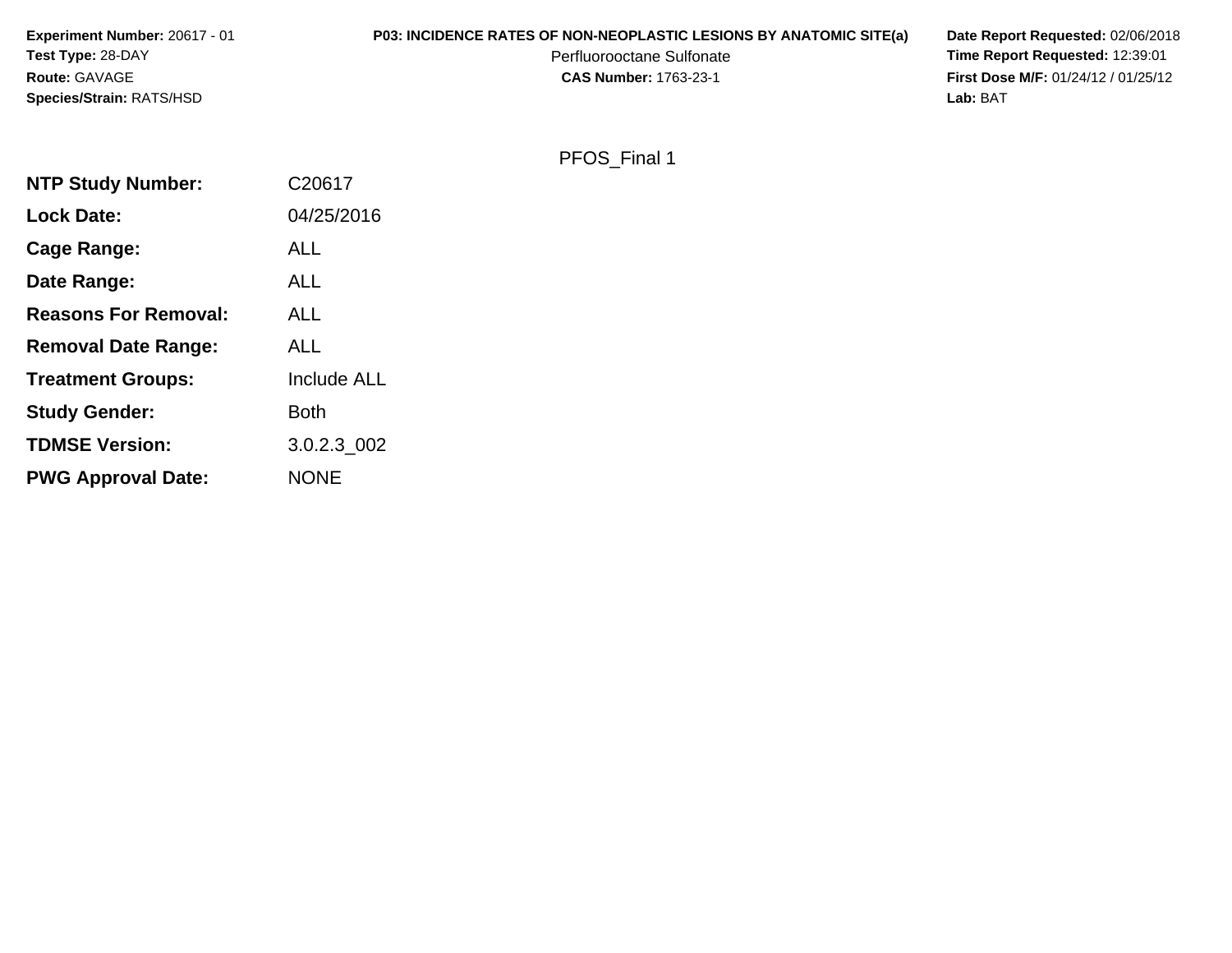**Experiment Number:** 20617 - 01**Test Type:** 28-DAY

**Species/Strain:** RATS/HSD

**Route:** GAVAGE

## **P03: INCIDENCE RATES OF NON-NEOPLASTIC LESIONS BY ANATOMIC SITE(a) Date Report Requested:** 02/06/2018

Perfluorooctane Sulfonate<br>CAS Number: 1763-23-1

 **Time Report Requested:** 12:39:01 **First Dose M/F:** 01/24/12 / 01/25/12<br>**Lab:** BAT **Lab:** BAT

| <b>Harlan Sprague Dawley RATS MALE</b>                                       | 0mg/kg/d M | .312mg/kg/d M | .625mg/kg/d M | 1.25mg/kg/d M | 2.5mg/kg/d M | 5mg/kg/d M |
|------------------------------------------------------------------------------|------------|---------------|---------------|---------------|--------------|------------|
| <b>Disposition Summary</b>                                                   |            |               |               |               |              |            |
| <b>Animals Initially In Study</b><br><b>Early Deaths</b><br><b>Survivors</b> | 10         | 10            | 10            | 10            | 10           | 10         |
| <b>Terminal Sacrifice</b>                                                    | 10         | 10            | 10            | 10            | 10           | 10         |
| <b>Animals Examined Microscopically</b>                                      | 10         | 10            | 10            | 10            | 10           | 10         |
| <b>ALIMENTARY SYSTEM</b>                                                     |            |               |               |               |              |            |
| Esophagus                                                                    | (10)       | (0)           | (0)           | (0)           | (0)          | (10)       |
| Intestine Large, Cecum                                                       | (10)       | (0)           | (0)           | (0)           | (0)          | (10)       |
| Intestine Large, Colon                                                       | (10)       | (0)           | (0)           | (0)           | (0)          | (10)       |
| Intestine Large, Rectum                                                      | (10)       | (0)           | (0)           | (0)           | (0)          | (10)       |
| Intestine Small, Duodenum                                                    | (10)       | (0)           | (0)           | (0)           | (0)          | (10)       |
| Intestine Small, Ileum                                                       | (10)       | (0)           | (0)           | (0)           | (0)          | (10)       |
| Intestine Small, Jejunum                                                     | (10)       | (0)           | (0)           | (0)           | (0)          | (10)       |
| Liver                                                                        | (10)       | (10)          | (10)          | (10)          | (10)         | (10)       |
| Infiltration Cellular, Mixed Cell                                            | $1(10\%)$  | 4 (40%)       | $1(10\%)$     |               | 3 (30%)      |            |
| Inflammation, Granulomatous, Focal                                           |            |               |               |               |              | $1(10\%)$  |
| Hepatocyte, Hypertrophy                                                      |            |               |               | 3 (30%)       | 8 (80%)      | 10 (100%)  |
| Hepatocyte, Vacuolization Cytoplasmic                                        |            |               |               |               | 2(20%)       | 4 (40%)    |
| Pancreas                                                                     | (10)       | (10)          | (10)          | (10)          | (10)         | (10)       |
| <b>Salivary Glands</b>                                                       | (10)       | (0)           | (0)           | (0)           | (0)          | (10)       |
| Stomach, Forestomach                                                         | (10)       | (0)           | (0)           | (0)           | (0)          | (10)       |
| Stomach, Glandular                                                           | (10)       | (0)           | (0)           | (0)           | (0)          | (10)       |
| <b>CARDIOVASCULAR SYSTEM</b>                                                 |            |               |               |               |              |            |
| <b>Blood Vessel</b>                                                          | (10)       | (0)           | (0)           | (0)           | (0)          | (10)       |
| Heart                                                                        | (10)       | (0)           | (0)           | (0)           | (0)          | (10)       |
| Epicardium, Infiltration Cellular, Mononuclear<br>Cell                       | $1(10\%)$  |               |               |               |              |            |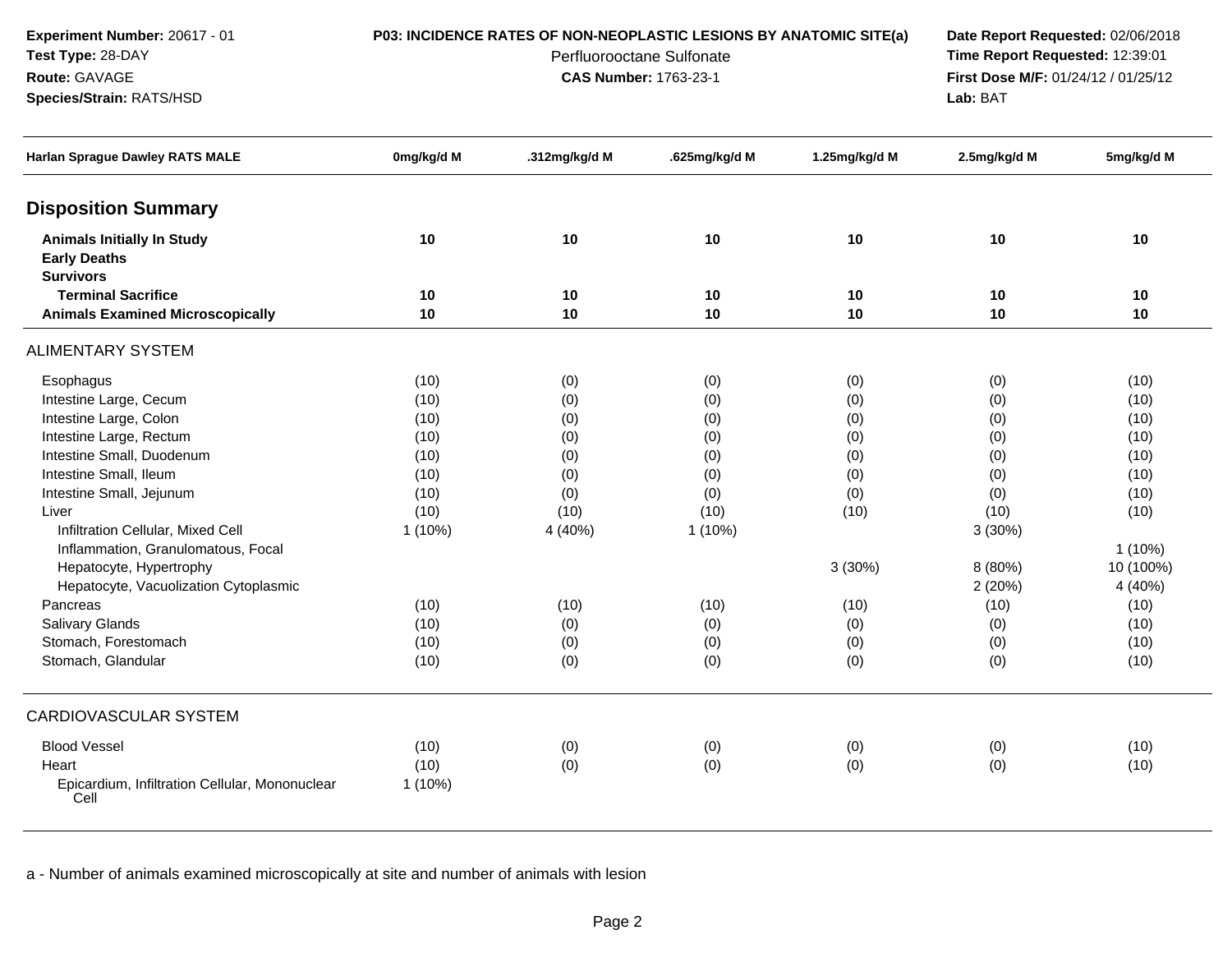**Experiment Number:** 20617 - 01**Test Type:** 28-DAY**Route:** GAVAGE**Species/Strain:** RATS/HSD

### **P03: INCIDENCE RATES OF NON-NEOPLASTIC LESIONS BY ANATOMIC SITE(a) Date Report Requested:** 02/06/2018

Perfluorooctane Sulfonate<br>CAS Number: 1763-23-1

 **Time Report Requested:** 12:39:01 **First Dose M/F:** 01/24/12 / 01/25/12<br>**Lab:** BAT **Lab:** BAT

| Harlan Sprague Dawley RATS MALE         | 0mg/kg/d M | .312mg/kg/d M | .625mg/kg/d M | 1.25mg/kg/d M | 2.5mg/kg/d M | 5mg/kg/d M |
|-----------------------------------------|------------|---------------|---------------|---------------|--------------|------------|
| <b>ENDOCRINE SYSTEM</b>                 |            |               |               |               |              |            |
|                                         |            |               |               |               |              |            |
| <b>Adrenal Cortex</b>                   | (10)       | (0)           | (0)           | (0)           | (0)          | (10)       |
| Adrenal Medulla                         | (10)       | (0)           | (0)           | (0)           | (0)          | (10)       |
| Islets, Pancreatic                      | (10)       | (0)           | (0)           | (0)           | (0)          | (10)       |
| Parathyroid Gland                       | (10)       | (0)           | (0)           | (0)           | (0)          | (8)        |
| <b>Pituitary Gland</b>                  | (10)       | (0)           | (0)           | (0)           | (0)          | (10)       |
| <b>Thyroid Gland</b>                    | (10)       | (10)          | (10)          | (10)          | (10)         | (10)       |
| <b>GENERAL BODY SYSTEM</b>              |            |               |               |               |              |            |
| None                                    |            |               |               |               |              |            |
| <b>GENITAL SYSTEM</b>                   |            |               |               |               |              |            |
| Epididymis                              | (10)       | (0)           | (0)           | (0)           | (0)          | (10)       |
| <b>Preputial Gland</b>                  | (10)       | (0)           | (0)           | (0)           | (0)          | (10)       |
| Prostate                                | (10)       | (0)           | (0)           | (0)           | (0)          | (10)       |
| Inflammation, Chronic                   | 1 (10%)    |               |               |               |              |            |
| <b>Seminal Vesicle</b>                  | (10)       | (0)           | (0)           | (0)           | (0)          | (10)       |
| <b>Testes</b>                           | (10)       | (10)          | (10)          | (10)          | (10)         | (10)       |
| <b>HEMATOPOIETIC SYSTEM</b>             |            |               |               |               |              |            |
| <b>Bone Marrow</b>                      | (10)       | (10)          | (10)          | (10)          | (10)         | (10)       |
| Hypocellularity                         |            |               |               | 5 (50%)       | 4 (40%)      | 8 (80%)    |
| Lymph Node, Mandibular                  | (8)        | (0)           | (0)           | (0)           | (0)          | (9)        |
| Lymph Node, Mesenteric                  | (9)        | (0)           | (0)           | (0)           | (0)          | (10)       |
| Spleen                                  | (10)       | (10)          | (10)          | (10)          | (10)         | (10)       |
| Extramedullary Hematopoiesis, Decreased | 1(10%)     | 1 (10%)       | 2 (20%)       | 7 (70%)       | 8 (80%)      | 10 (100%)  |
| Thymus                                  | (9)        | (0)           | (0)           | (0)           | (0)          | (10)       |
|                                         |            |               |               |               |              |            |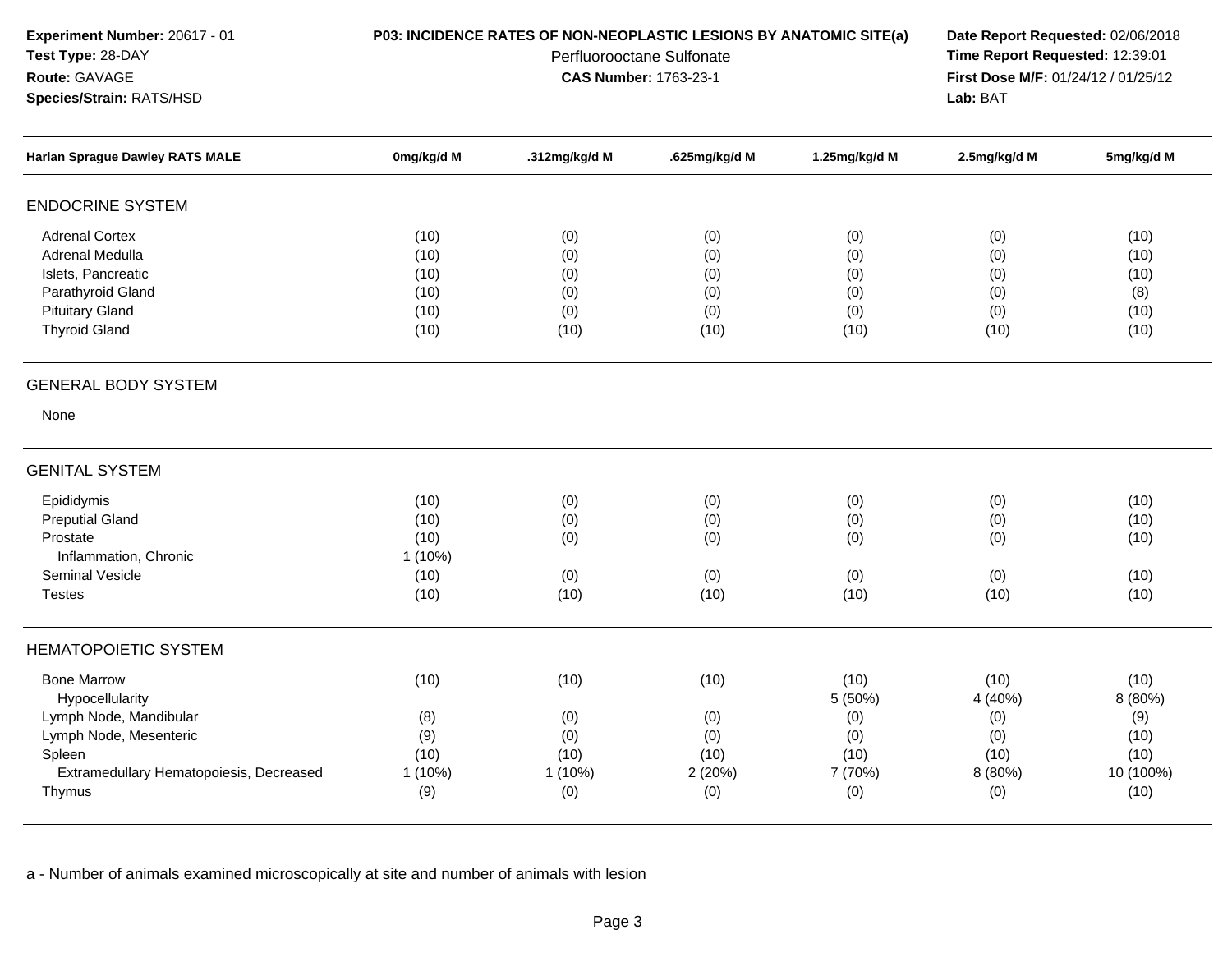**Experiment Number:** 20617 - 01**Test Type:** 28-DAY

**Species/Strain:** RATS/HSD

**Route:** GAVAGE

### **P03: INCIDENCE RATES OF NON-NEOPLASTIC LESIONS BY ANATOMIC SITE(a) Date Report Requested:** 02/06/2018

Perfluorooctane Sulfonate<br>CAS Number: 1763-23-1

 **Time Report Requested:** 12:39:01 **First Dose M/F:** 01/24/12 / 01/25/12<br>**Lab:** BAT **Lab:** BAT

| <b>Harlan Sprague Dawley RATS MALE</b>                                                               | 0mg/kg/d M        | .312mg/kg/d M | .625mg/kg/d M | 1.25mg/kg/d M | 2.5mg/kg/d M     | 5mg/kg/d M      |
|------------------------------------------------------------------------------------------------------|-------------------|---------------|---------------|---------------|------------------|-----------------|
| <b>INTEGUMENTARY SYSTEM</b>                                                                          |                   |               |               |               |                  |                 |
| Mammary Gland<br>Skin                                                                                | (10)<br>(10)      | (0)<br>(0)    | (0)<br>(0)    | (0)<br>(0)    | (0)<br>(0)       | (10)<br>(10)    |
| MUSCULOSKELETAL SYSTEM                                                                               |                   |               |               |               |                  |                 |
| Bone                                                                                                 | (10)              | (0)           | (0)           | (0)           | (0)              | (10)            |
| <b>NERVOUS SYSTEM</b>                                                                                |                   |               |               |               |                  |                 |
| <b>Brain</b>                                                                                         | (10)              | (0)           | (0)           | (0)           | (0)              | (10)            |
| <b>RESPIRATORY SYSTEM</b>                                                                            |                   |               |               |               |                  |                 |
| Lung<br>Alveolus, Infiltration Cellular, Mixed Cell                                                  | (10)<br>$1(10\%)$ | (0)           | (0)           | (0)           | (0)              | (10)<br>1 (10%) |
| Nose<br>Respiratory Epithelium, Fibrosis, Focal                                                      | (10)              | (10)          | (10)          | (10)          | (10)<br>1 (10%)  | (10)            |
| Respiratory Epithelium, Hyperplasia<br>Respiratory Epithelium, Inflammation,<br>Granulomatous, Focal | 3(30%)            |               | 6(60%)        | 4 (40%)       | $1(10\%)$        |                 |
| Respiratory Epithelium, Inflammation, Chronic<br>Active                                              | 4 (40%)           |               | 5 (50%)       | 5 (50%)       |                  |                 |
| Respiratory Epithelium, Ulcer<br>Trachea                                                             | (10)              | (0)           | (0)           | (0)           | $1(10\%)$<br>(0) | (10)            |
| SPECIAL SENSES SYSTEM                                                                                |                   |               |               |               |                  |                 |
| Eye<br>Harderian Gland                                                                               | (10)<br>(10)      | (0)<br>(0)    | (0)<br>(0)    | (0)<br>(0)    | (0)<br>(0)       | (10)<br>(10)    |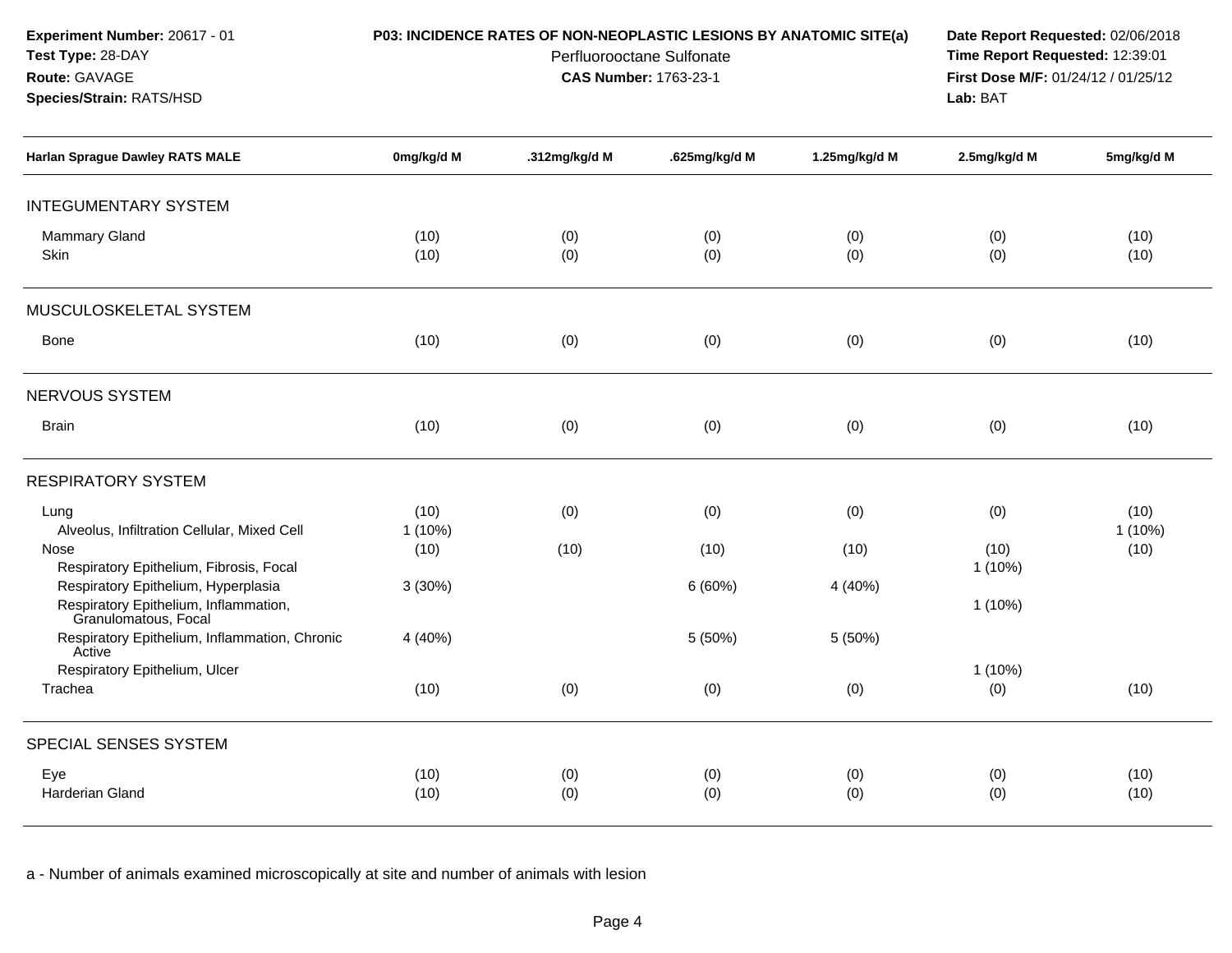| <b>Experiment Number: 20617 - 01</b><br>Test Type: 28-DAY<br>Route: GAVAGE<br>Species/Strain: RATS/HSD |                           | <b>P03: INCIDENCE RATES OF NON-NEOPLASTIC LESIONS BY ANATOMIC SITE(a)</b><br>Perfluorooctane Sulfonate<br><b>CAS Number: 1763-23-1</b> | Date Report Requested: 02/06/2018<br>Time Report Requested: 12:39:01<br>First Dose M/F: 01/24/12 / 01/25/12<br>Lab: BAT |                       |                        |                           |
|--------------------------------------------------------------------------------------------------------|---------------------------|----------------------------------------------------------------------------------------------------------------------------------------|-------------------------------------------------------------------------------------------------------------------------|-----------------------|------------------------|---------------------------|
| <b>Harlan Sprague Dawley RATS MALE</b>                                                                 | 0mg/kg/d M                | .312mg/kg/d M                                                                                                                          | .625mg/kg/d M                                                                                                           | 1.25mg/kg/d M         | 2.5mg/kg/d M           | 5mg/kg/d M                |
| URINARY SYSTEM                                                                                         |                           |                                                                                                                                        |                                                                                                                         |                       |                        |                           |
| Kidney<br>Nephropathy, Chronic Progressive<br>Urinary Bladder                                          | (10)<br>$9(90\%)$<br>(10) | (10)<br>$8(80\%)$<br>(0)                                                                                                               | (10)<br>6(60%)<br>(0)                                                                                                   | (10)<br>8(80%)<br>(0) | (10)<br>4 (40%)<br>(0) | (10)<br>$5(50\%)$<br>(10) |

\*\*\* END OF MALE \*\*\*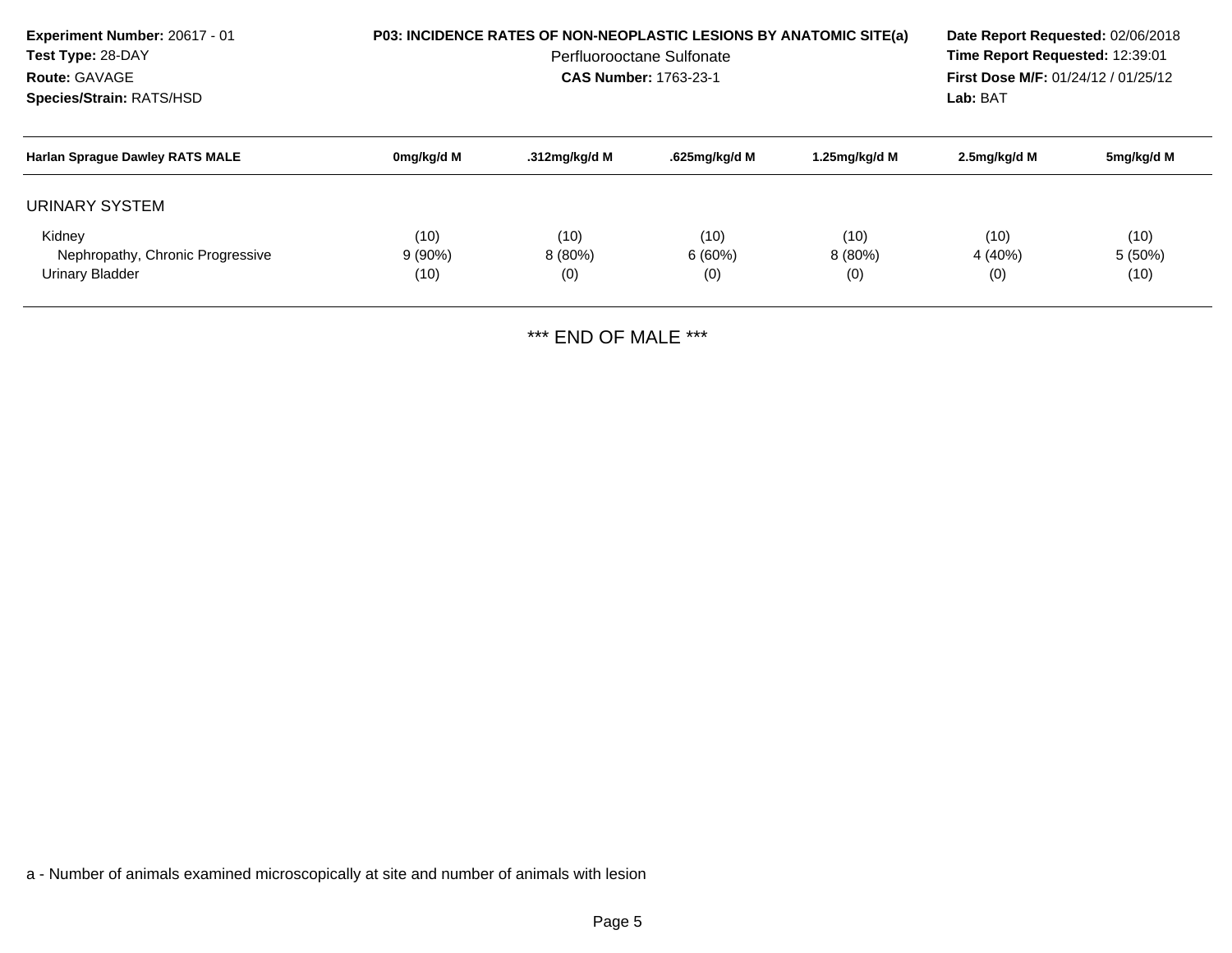**Experiment Number:** 20617 - 01**Test Type:** 28-DAY

**Species/Strain:** RATS/HSD

**Route:** GAVAGE

### **P03: INCIDENCE RATES OF NON-NEOPLASTIC LESIONS BY ANATOMIC SITE(a) Date Report Requested:** 02/06/2018

Perfluorooctane Sulfonate<br>CAS Number: 1763-23-1

 **Time Report Requested:** 12:39:01 **First Dose M/F:** 01/24/12 / 01/25/12<br>**Lab:** BAT **Lab:** BAT

| <b>Harlan Sprague Dawley RATS FEMALE</b> | 0mg/kg/d F | .312mg/kg/d F | .625mg/kg/d F | 1.25mg/kg/d F | 2.5mg/kg/d F | 5mg/kg/d F   |
|------------------------------------------|------------|---------------|---------------|---------------|--------------|--------------|
| <b>Disposition Summary</b>               |            |               |               |               |              |              |
| <b>Animals Initially In Study</b>        | 10         | 10            | 10            | 10            | 10           | 10           |
| <b>Early Deaths</b>                      |            |               |               |               |              |              |
| <b>Natural Death</b>                     |            |               |               |               |              | $\mathbf{1}$ |
| <b>Survivors</b>                         |            |               |               |               |              |              |
| <b>Terminal Sacrifice</b>                | 10         | 10            | 10            | 10            | 10           | 9            |
| <b>Animals Examined Microscopically</b>  | 10         | 10            | 10            | 10            | 10           | 10           |
| <b>ALIMENTARY SYSTEM</b>                 |            |               |               |               |              |              |
| Esophagus                                | (10)       | (0)           | (0)           | (0)           | (0)          | (10)         |
| Degeneration                             | $1(10\%)$  |               |               |               |              |              |
| Inflammation, Chronic Active             | $1(10\%)$  |               |               |               |              |              |
| Intestine Large, Cecum                   | (10)       | (0)           | (0)           | (0)           | (0)          | (10)         |
| Intestine Large, Colon                   | (10)       | (0)           | (0)           | (0)           | (0)          | (10)         |
| Intestine Large, Rectum                  | (10)       | (0)           | (0)           | (0)           | (0)          | (10)         |
| Intestine Small, Duodenum                | (10)       | (0)           | (0)           | (0)           | (0)          | (10)         |
| Intestine Small, Ileum                   | (10)       | (0)           | (0)           | (0)           | (0)          | (10)         |
| Intestine Small, Jejunum                 | (10)       | (0)           | (0)           | (0)           | (0)          | (10)         |
| Liver                                    | (10)       | (10)          | (10)          | (10)          | (10)         | (10)         |
| <b>Clear Cell Focus</b>                  |            | $1(10\%)$     |               |               |              |              |
| Congestion, Diffuse                      | $1(10\%)$  |               |               |               |              |              |
| Infiltration Cellular, Mixed Cell        |            | 3(30%)        | 3(30%)        | 3(30%)        | 2(20%)       | $1(10\%)$    |
| Hepatocyte, Cytoplasmic Alteration       |            |               |               | 3(30%)        | 5 (50%)      | 10 (100%)    |
| Hepatocyte, Hypertrophy                  |            |               |               | 2(20%)        | 3(30%)       | 10 (100%)    |
| Hepatocyte, Necrosis, Diffuse            | $1(10\%)$  |               |               |               |              |              |
| Pancreas                                 | (10)       | (10)          | (10)          | (10)          | (10)         | (10)         |
| Salivary Glands                          | (10)       | (0)           | (0)           | (0)           | (0)          | (10)         |
| Stomach, Forestomach                     | (10)       | (0)           | (0)           | (0)           | (0)          | (10)         |
| Hyperkeratosis                           |            |               |               |               |              | $1(10\%)$    |
| Stomach, Glandular                       | (10)       | (0)           | (0)           | (0)           | (0)          | (10)         |
|                                          |            |               |               |               |              |              |

CARDIOVASCULAR SYSTEM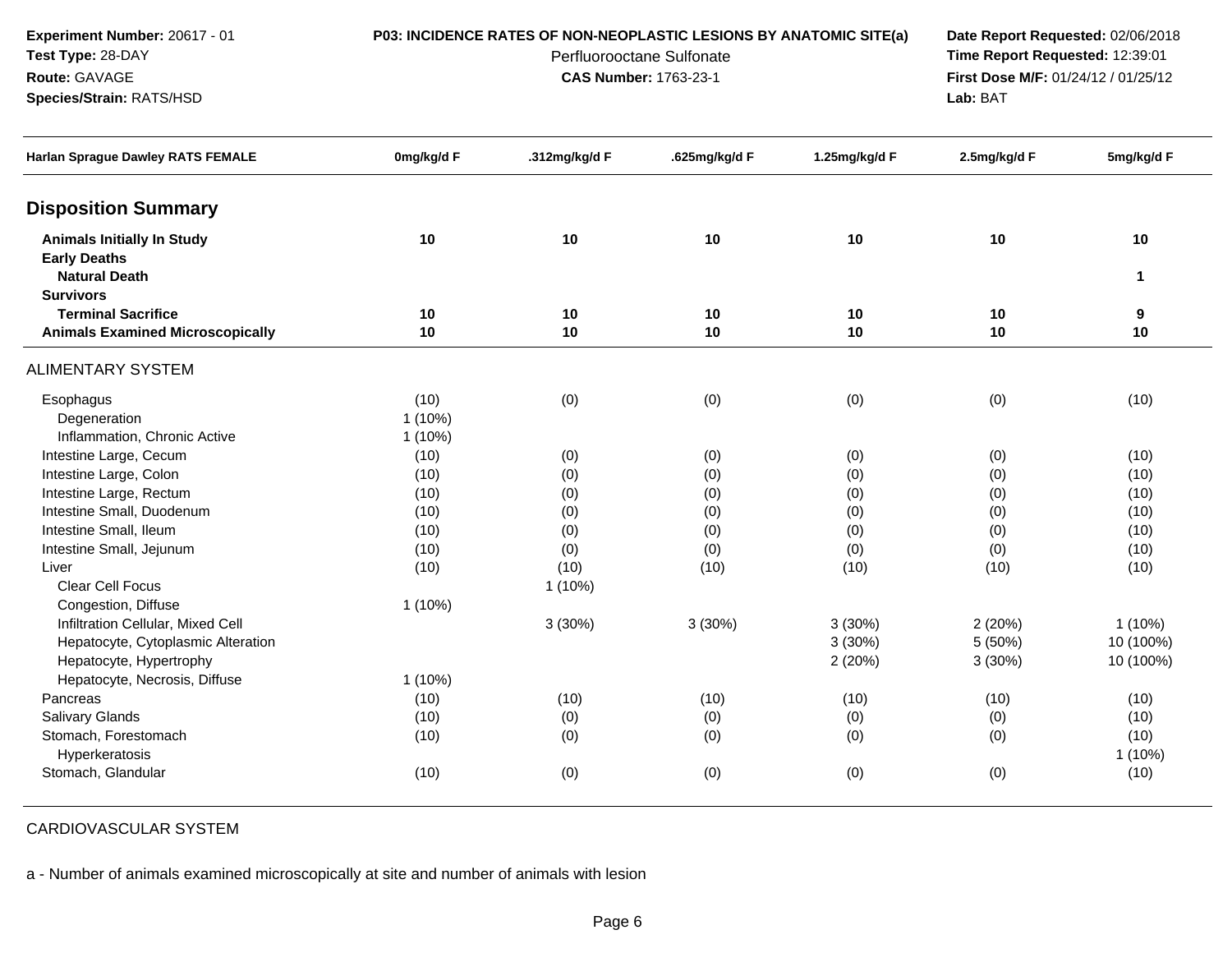| Experiment Number: 20617 - 01<br>Test Type: 28-DAY<br>Route: GAVAGE<br>Species/Strain: RATS/HSD                                                          |                                                 | P03: INCIDENCE RATES OF NON-NEOPLASTIC LESIONS BY ANATOMIC SITE(a)<br>Perfluorooctane Sulfonate<br>CAS Number: 1763-23-1 | Date Report Requested: 02/06/2018<br>Time Report Requested: 12:39:01<br>First Dose M/F: 01/24/12 / 01/25/12<br>Lab: BAT |                                                           |                                                             |                                                            |
|----------------------------------------------------------------------------------------------------------------------------------------------------------|-------------------------------------------------|--------------------------------------------------------------------------------------------------------------------------|-------------------------------------------------------------------------------------------------------------------------|-----------------------------------------------------------|-------------------------------------------------------------|------------------------------------------------------------|
| <b>Harlan Sprague Dawley RATS FEMALE</b>                                                                                                                 | 0mg/kg/d F                                      | .312mg/kg/d F                                                                                                            | .625mg/kg/d F                                                                                                           | 1.25mg/kg/d F                                             | 2.5mg/kg/d F                                                | 5mg/kg/d F                                                 |
| <b>Blood Vessel</b><br>Heart<br>Infiltration Cellular, Mixed Cell                                                                                        | (10)<br>(10)<br>$1(10\%)$                       | (0)<br>(0)                                                                                                               | (0)<br>(0)                                                                                                              | (0)<br>(0)                                                | (0)<br>(0)                                                  | (10)<br>(10)                                               |
| <b>ENDOCRINE SYSTEM</b>                                                                                                                                  |                                                 |                                                                                                                          |                                                                                                                         |                                                           |                                                             |                                                            |
| <b>Adrenal Cortex</b><br>Adrenal Medulla<br>Islets, Pancreatic<br>Parathyroid Gland<br><b>Pituitary Gland</b><br><b>Thyroid Gland</b>                    | (10)<br>(10)<br>(10)<br>(10)<br>(10)<br>(10)    | (0)<br>(0)<br>(0)<br>(0)<br>(0)<br>(10)                                                                                  | (0)<br>(0)<br>(0)<br>(0)<br>(0)<br>(10)                                                                                 | (0)<br>(0)<br>(0)<br>(0)<br>(0)<br>(10)                   | (0)<br>(0)<br>(0)<br>(0)<br>(0)<br>(10)                     | (10)<br>(10)<br>(10)<br>(5)<br>(10)<br>(10)                |
| <b>GENERAL BODY SYSTEM</b>                                                                                                                               |                                                 |                                                                                                                          |                                                                                                                         |                                                           |                                                             |                                                            |
| None                                                                                                                                                     |                                                 |                                                                                                                          |                                                                                                                         |                                                           |                                                             |                                                            |
| <b>GENITAL SYSTEM</b>                                                                                                                                    |                                                 |                                                                                                                          |                                                                                                                         |                                                           |                                                             |                                                            |
| <b>Clitoral Gland</b><br>Ovary<br>Uterus<br>Bilateral, Dilation                                                                                          | (10)<br>(10)<br>(10)<br>2(20%)                  | (0)<br>(10)<br>(0)                                                                                                       | (0)<br>(10)<br>(0)                                                                                                      | (0)<br>(10)<br>(0)                                        | (0)<br>(10)<br>(0)                                          | (10)<br>(10)<br>(10)<br>1(10%)                             |
| <b>HEMATOPOIETIC SYSTEM</b>                                                                                                                              |                                                 |                                                                                                                          |                                                                                                                         |                                                           |                                                             |                                                            |
| <b>Bone Marrow</b><br>Hypocellularity<br>Lymph Node, Mandibular<br>Lymph Node, Mesenteric<br>Spleen<br>Extramedullary Hematopoiesis, Decreased<br>Thymus | (10)<br>(10)<br>(10)<br>(10)<br>2 (20%)<br>(10) | (10)<br>2 (20%)<br>(0)<br>(0)<br>(10)<br>3(30%)<br>(0)                                                                   | (10)<br>$1(10\%)$<br>(0)<br>(0)<br>(10)<br>3(30%)<br>(0)                                                                | (10)<br>$1(10\%)$<br>(0)<br>(0)<br>(10)<br>8 (80%)<br>(0) | (10)<br>5 (50%)<br>(10)<br>(0)<br>(10)<br>10 (100%)<br>(10) | (10)<br>9(90%)<br>(10)<br>(8)<br>(10)<br>10 (100%)<br>(10) |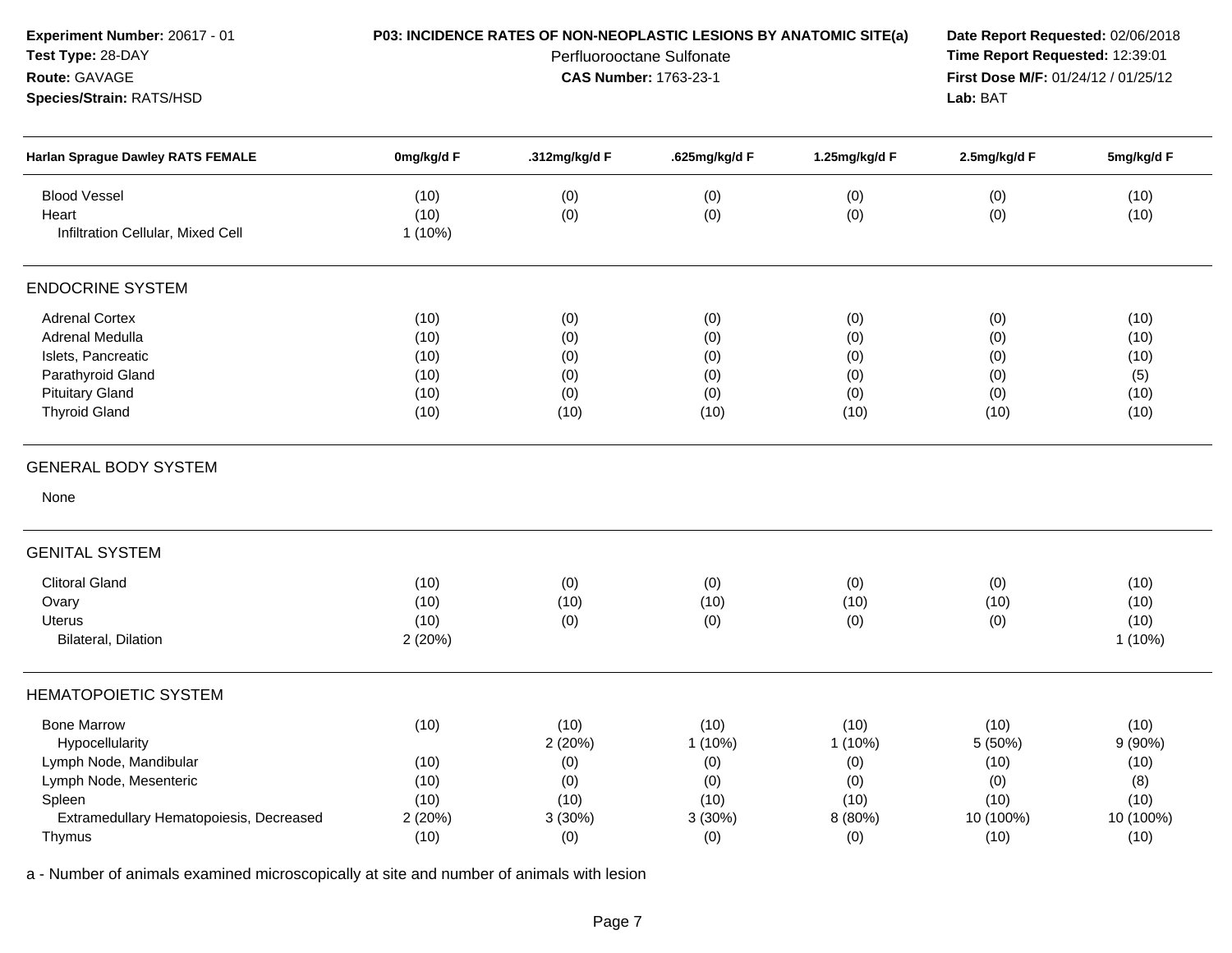| Experiment Number: 20617 - 01<br>Test Type: 28-DAY<br>Route: GAVAGE<br>Species/Strain: RATS/HSD |                | P03: INCIDENCE RATES OF NON-NEOPLASTIC LESIONS BY ANATOMIC SITE(a)<br>Perfluorooctane Sulfonate<br>CAS Number: 1763-23-1 | Date Report Requested: 02/06/2018<br>Time Report Requested: 12:39:01<br>First Dose M/F: 01/24/12 / 01/25/12<br>Lab: BAT |                |                   |                   |
|-------------------------------------------------------------------------------------------------|----------------|--------------------------------------------------------------------------------------------------------------------------|-------------------------------------------------------------------------------------------------------------------------|----------------|-------------------|-------------------|
| <b>Harlan Sprague Dawley RATS FEMALE</b>                                                        | 0mg/kg/d F     | .312mg/kg/d F                                                                                                            | .625mg/kg/d F                                                                                                           | 1.25mg/kg/d F  | 2.5mg/kg/d F      | 5mg/kg/d F        |
| Atrophy                                                                                         |                |                                                                                                                          |                                                                                                                         |                |                   | 1(10%)            |
| <b>INTEGUMENTARY SYSTEM</b>                                                                     |                |                                                                                                                          |                                                                                                                         |                |                   |                   |
| Mammary Gland<br>Skin                                                                           | (10)<br>(10)   | (0)<br>(0)                                                                                                               | (0)<br>(0)                                                                                                              | (0)<br>(0)     | (0)<br>(0)        | (10)<br>(10)      |
| MUSCULOSKELETAL SYSTEM                                                                          |                |                                                                                                                          |                                                                                                                         |                |                   |                   |
| Bone                                                                                            | (10)           | (0)                                                                                                                      | (0)                                                                                                                     | (0)            | (0)               | (10)              |
| NERVOUS SYSTEM                                                                                  |                |                                                                                                                          |                                                                                                                         |                |                   |                   |
| <b>Brain</b>                                                                                    | (10)           | (0)                                                                                                                      | (0)                                                                                                                     | (0)            | (0)               | (10)              |
| <b>RESPIRATORY SYSTEM</b>                                                                       |                |                                                                                                                          |                                                                                                                         |                |                   |                   |
| Lung<br>Inflammation, Granulomatous, Focal                                                      | (10)           | (0)                                                                                                                      | (0)                                                                                                                     | (0)            | (0)               | (10)<br>$1(10\%)$ |
| Nose<br>Respiratory Epithelium, Inflammation, Chronic<br>Active                                 | (10)           | (10)                                                                                                                     | (10)                                                                                                                    | (10)           | (10)<br>$1(10\%)$ | (10)              |
| Trachea                                                                                         | (10)           | (0)                                                                                                                      | (0)                                                                                                                     | (0)            | (0)               | (10)              |
| SPECIAL SENSES SYSTEM                                                                           |                |                                                                                                                          |                                                                                                                         |                |                   |                   |
| Eye<br>Harderian Gland                                                                          | (10)<br>(10)   | (0)<br>(0)                                                                                                               | (0)<br>(0)                                                                                                              | (0)<br>(0)     | (0)<br>(0)        | (10)<br>(10)      |
| <b>URINARY SYSTEM</b>                                                                           |                |                                                                                                                          |                                                                                                                         |                |                   |                   |
| Kidney<br>Nephropathy, Chronic Progressive                                                      | (10)<br>2(20%) | (10)<br>1 (10%)                                                                                                          | (10)<br>2 (20%)                                                                                                         | (10)<br>3(30%) | (10)<br>1(10%)    | (10)<br>2(20%)    |